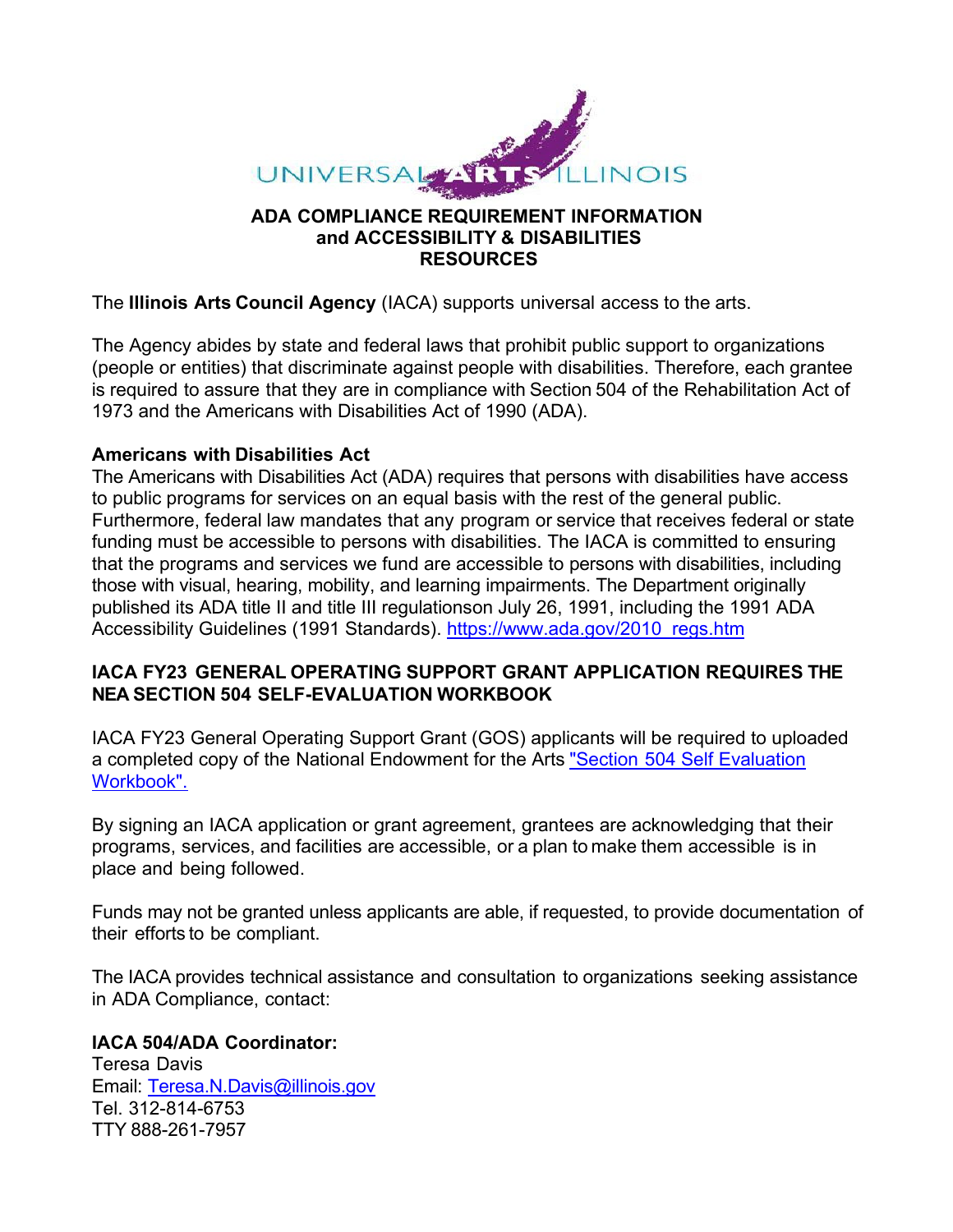## **PUBLICATIONS & RESOURCES**

**NEA Design for Accessibility: A Cultural Administrator's Handbook:** [https://www.arts.gov/about/publications/design-accessibility-cultural-administrators](https://www.arts.gov/about/publications/design-accessibility-cultural-administrators-handbook)[handbook](https://www.arts.gov/about/publications/design-accessibility-cultural-administrators-handbook)

**Graphic Artist Guild Accessibility Symbols** to download: <https://graphicartistsguild.org/downloadable-disability-access-symbols/>

# **LOCAL RESOURCES**

**Chicago Cultural Accessibility Consortium:** <http://chicagoculturalaccess.org/about-us>

**Accessible Equipment Loans:** <https://chicagoculturalaccess.org/equipment-loans/>

**Access Living Chicago:** <https://www.accessliving.org/>

**Access Living Chicago/Arts & Culture:** <https://www.accessliving.org/arts-and-culture>

## **STATE RESOURCES**

## **Illinois Cultural Accessibility Network (ICAN):**

### **<https://chicagoculturalaccess.org/ican/>**

ICAN is a state-wide volunteer network connecting arts and cultural organizations to become more accessible to people with disabilities and older adults. ICAN is an initiative of CCAC. This program is partially supported by a grant from the Illinois Arts Council Agency, a state agency.

**The Disability and Business Technical Assistance Center (DBTAC):** Great [LakesADA](http://www.adagreatlakes.org/) [Center](http://www.adagreatlakes.org/) provides information, materials, technical assistance and training on the Americans with Disabilities Act of 1990 (ADA).

**Arts Midwest Accessibility Center** is a website offering lots of information about making your program, facility, or website accessible: <http://www.artsmidwest.org/resources/accessibility>

**Illinois Department of Human Services/ Disability & Rehabilitation:** <http://www.dhs.state.il.us/page.aspx?item=29727>

**The Statewide Independent Living Council of Illinois:** <https://silcofillinois.org/>